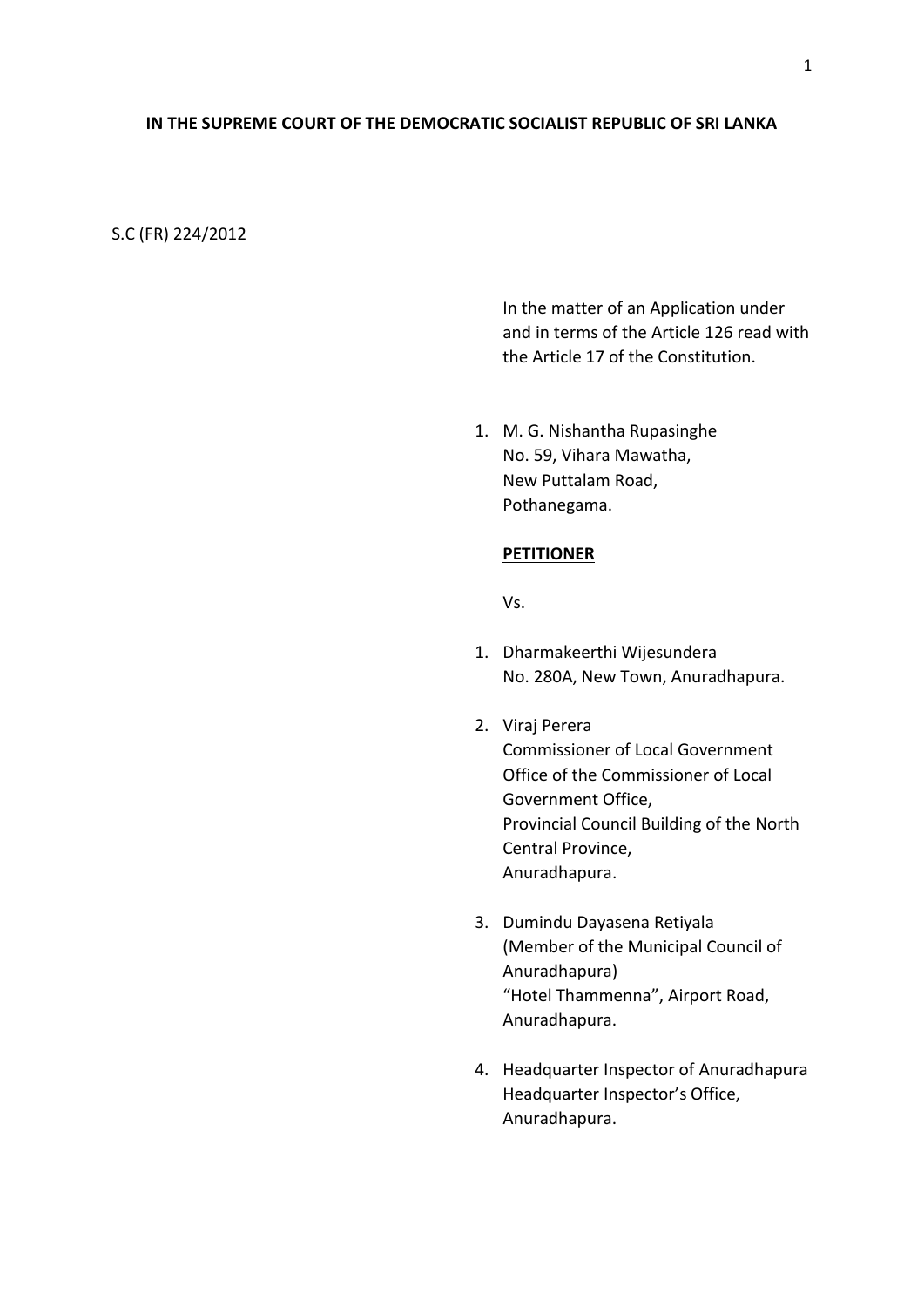- 5. W.M.R. Wijesinghe Assistant Divisional Secretary Divisional Secretariat Office (Negenahira Nuwaragampalatha), Anuradhapura.
- 6. Divisional Secretary Divisional Secretariat's Office (Negenahira Nuwaragampalatha), Anuradhapura.
- 7. Dayananda, Grama Niladari, No. 258, Thulana, Anuradhapura.
- 8. Dissanayake (Sub Inspector of Police), Police Station, Anuradhapura.
- 9. Rupasinghe (Police Sergeant 24707), Police Station, Anuradhapura.
- 10. Nalaka (Police Constable 9241) Police Station, Anuradhapura.
- 11. Jagath (Police Constable 46768), Police Station, Anuradhapura.
- 12. Sirimal (Police Constable 62953) Police Station, Anuradhapura
- 13. Keerthi (Police Constable 22255) Police Station, Anuradhapura.
- 14. Inspector General of Police, Police Headquarters, Colombo 1.
- 15. Provincial Commissioner of Lands, North Central Province, Kachcheri Building, Anuradhapura.
- 16. The Hon. Attorney General Department of the Attorney General. Colombo 12.

#### **RESPONDENS**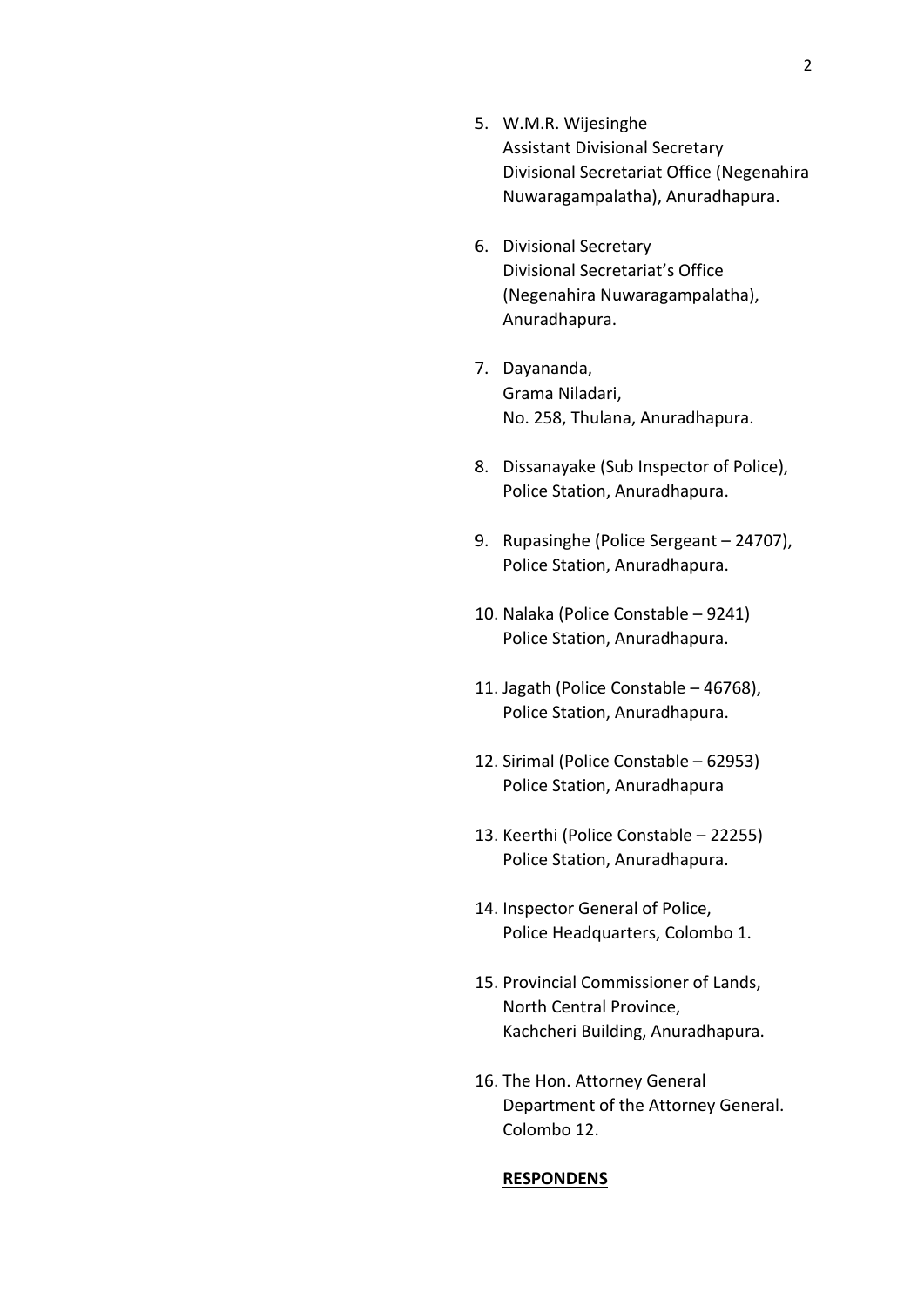| <b>BEFORE:</b>    | Upaly Abeyrathne J.<br>Anil Gooneratne J. &                                                                        |
|-------------------|--------------------------------------------------------------------------------------------------------------------|
|                   | Prasanna S. Jayawardena P.C., J                                                                                    |
| <b>COUNSEL:</b>   | Saliya Peiris with Thanuka Nandasiri for the Petitioner                                                            |
|                   | Upali Jayamanne for the 1 <sup>st</sup> and 3 <sup>rd</sup> Respondents                                            |
|                   | Dr. Avanti Perera S.S.C. for the 5 <sup>th</sup> , 6 <sup>th</sup> 15 <sup>th</sup> & 16 <sup>th</sup> Respondents |
|                   | 2 <sup>nd</sup> , 7 <sup>th</sup> – 13 <sup>th</sup> Respondents are absent and unrepresented                      |
| <b>ARGUED ON:</b> | 06.02.2017                                                                                                         |
|                   |                                                                                                                    |

**DECIDED ON:** 23.02.2017

# **GOONERATNE J.**

The Petitioner is a retired Police Officer who has filed this application complaining that some of the Respondents forcefully entered his land and attempted to clear the land and cause certain destruction and even demolished Petitioners fowl pens. He refers to three incidents, for which the Respondents are responsible for causing damage to his property. In the manner described in the petition of the Petitioner I note the following.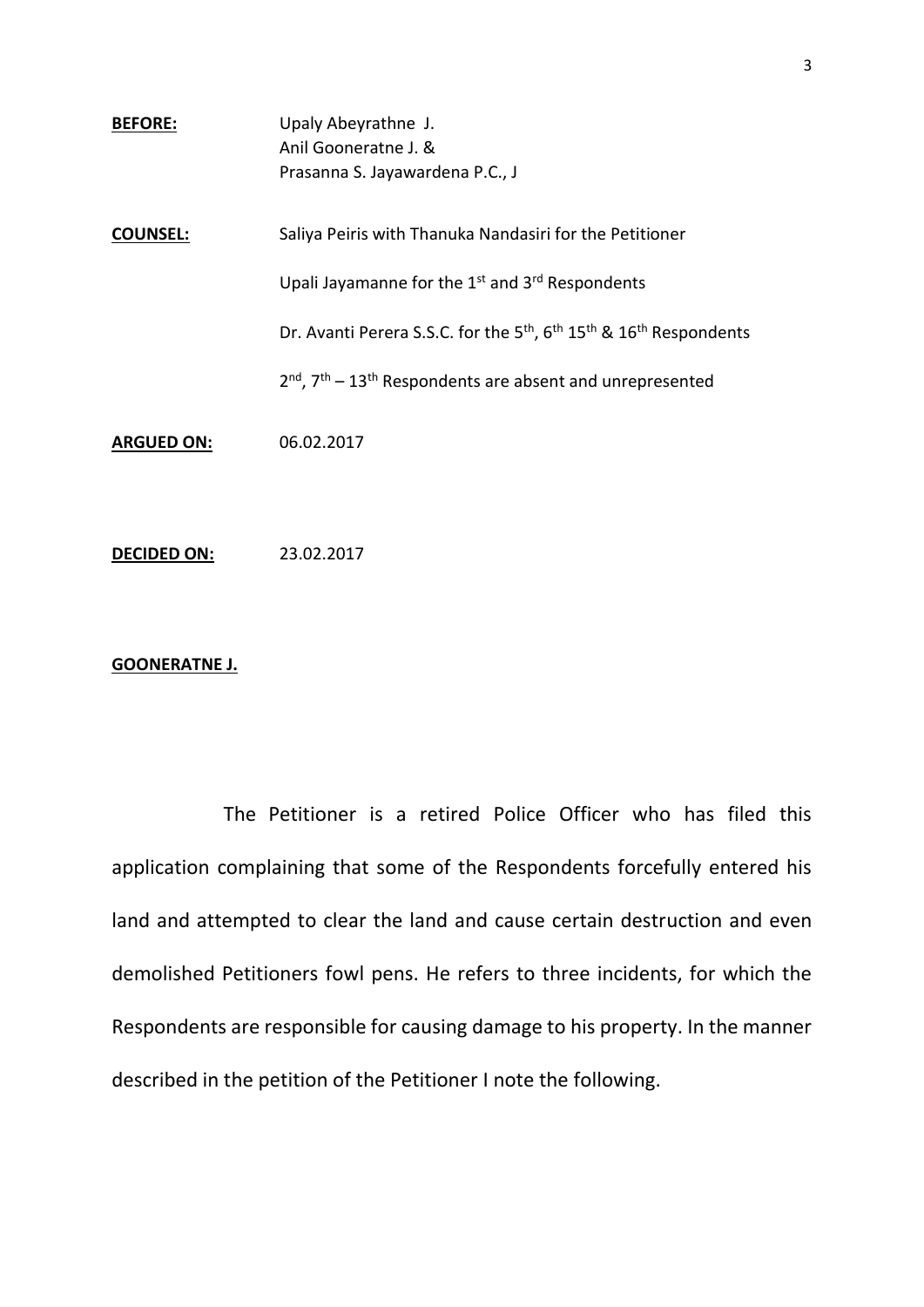- (a) On 19.06.2011, the  $2^{nd}$  and  $3^{rd}$  Respondents with several others tried to forcefully enter the Petitioner's land claiming that the land had been leased to the  $1<sup>st</sup>$  Respondent. Petitioner warned the gathering of people who entered the premises, of making a police complaint against them. Thereafter they left the property.
- (b) On 24.06.2011 the  $1<sup>st</sup>$  Respondent along with two others entered the property and started to clear the land. Petitioner objected to this and threatened to complain to the police. Thereafter the  $1<sup>st</sup>$  Respondent and the other two persons left the property.
- (c) On 23.01.2012 1st to 3<sup>rd</sup> and 7<sup>th</sup> Respondents to 13<sup>th</sup> Respondent and three other civilians forcefully entered the Petitioner's property and demolished the Petitioners fowl pens. On the next date on 24<sup>th</sup> January, Petitioner lodged a complaint with the police (P8). I also note the other documents produced along with P8, Photograph of the fowl pen after illegal acts P8A-P81. Two video CDs containing illegal arbitrary acts of  $1<sup>st</sup>$ to 13<sup>th</sup> and 7<sup>th</sup> to 13<sup>th</sup> Respondents.

There is also reference to District Court, Anuradhapura Case No.

24613/L whereas Petitioner sought a declaration of rights to possession. This action was filed as the Petitioner had reliable information that  $1<sup>st</sup>$  and  $3<sup>rd</sup>$ Respondents were attempting to forcefully enter Petitioner's land with a view of starting a Tourist Hotel. Petitioner pleads he has also sought an interim injunction to prevent acts of  $1^{st}$  to  $3^{rd}$  Respondents. Petitioner states that whilst the inquiry into the interim injunction was pending  $1^{\text{st}}$  to  $3^{\text{rd}}$  with  $7^{\text{th}}$  to  $13^{\text{th}}$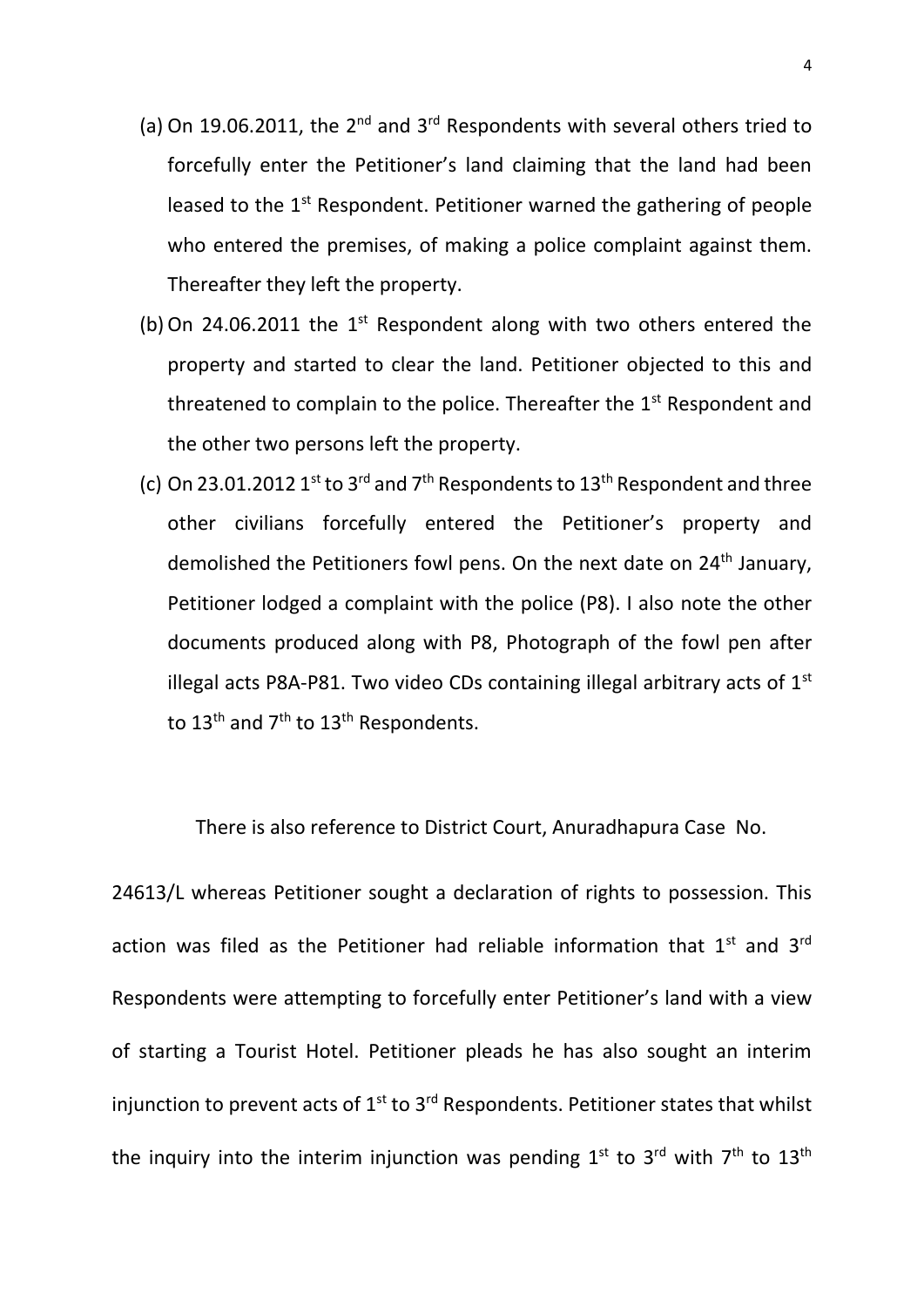Respondents acted illegally as described in (c ) above. According to him acts of demolition was done to make nugatory the Petitioners District Court action. However the Petitioner states the District court granted an interim injunction against the  $1<sup>st</sup>$  to  $3<sup>rd</sup>$  Respondents.

There is another incident described in the petition. That is on 23.12.2005 the  $1<sup>st</sup>$  Respondent had come to his residence and abused his wife and again tried to forcefully enter the premises. Thereafter his wife filed action in the District Court for declaration of right of possession (case No. 21034/L) Petition is so prepared to project land disputes between the  $1<sup>st</sup>$  Respondent his wife and other relatives, which has a history. There is reference to several other cases i.e possessory action, land disputes, declaration on land permits etc.

This court on or about 11.07.2012 granted leave to proceed for the alleged violation of Article 12(1) of the Constitution against the  $2^{nd}$ ,  $3^{rd}$  and  $7^{th}$ to 13<sup>th</sup> Respondents. On the date of hearing learned Senior State Counsel informed court that no objection would be filed on behalf of the 5<sup>th</sup> ,6<sup>th</sup> ,15<sup>th</sup> and  $16<sup>th</sup>$  Respondents.  $2<sup>nd</sup>$ ,  $7<sup>th</sup> - 13<sup>th</sup>$  Respondents were absent and unrepresented though duly noticed. Court was also informed that the 2<sup>nd</sup> Respondent had expired. Learned Counsel who appeared for the 1<sup>st</sup> and 3<sup>rd</sup> Respondents denied any liability and submitted to court that the material placed before court does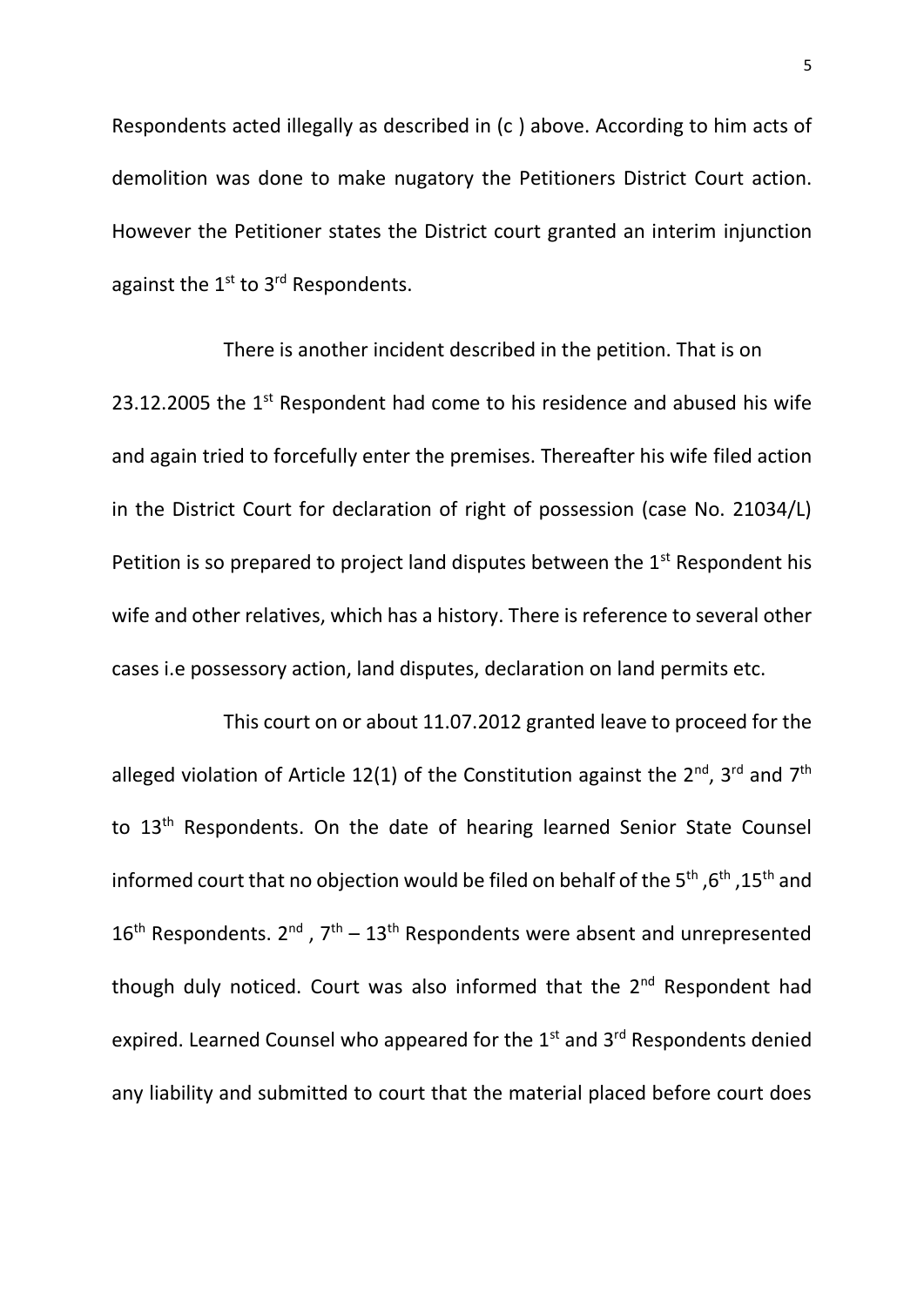not indicate any involvement of his clients, and or even to connect them with the alleged incidents relied upon by the Petitioner.

With regard to the Petitioner's claim that, on 23<sup>rd</sup> January 2012, the  $1<sup>st</sup>$  to  $3<sup>rd</sup>$  and  $7<sup>th</sup>$  to  $13<sup>th</sup>$  Respondents forcibly entered his land and demolished his fowl pens, counsel for the 3<sup>rd</sup> Respondent stated that, the 3<sup>rd</sup> Respondent did enter the Petitioner's land on that day but denied that any wrongful or unlawful act was committed. There is no reliable material before Court to substantiate the Petitioner's claim that any of the other Respondents entered the Petitioner's land. There is no evidence to suggest that the 3<sup>rd</sup> Respondent committed any act which is wrongful or unlawful since a viewing of the Video CD only shows a few men clearing a land which is overgrown with some plants. There is no sign of any fowl pens on the land. There are a few seconds of a video recording of a man breaking a section of a low wall which is about a foot high but he is doing that without any objection by any person. There is no evidence of any force or violence being used or of any threatening language being used. Instead, there is an amicable conversation between some men, one of whom appears to be the Petitioner from the contents of the dialogue, discussing the fact that, there are Court cases pending in the District Court over who has the rights to the land and that this dispute will have to be referred to the District Court to be resolved. Further, there is no evidence that the  $3<sup>rd</sup>$  Respondent was acting under the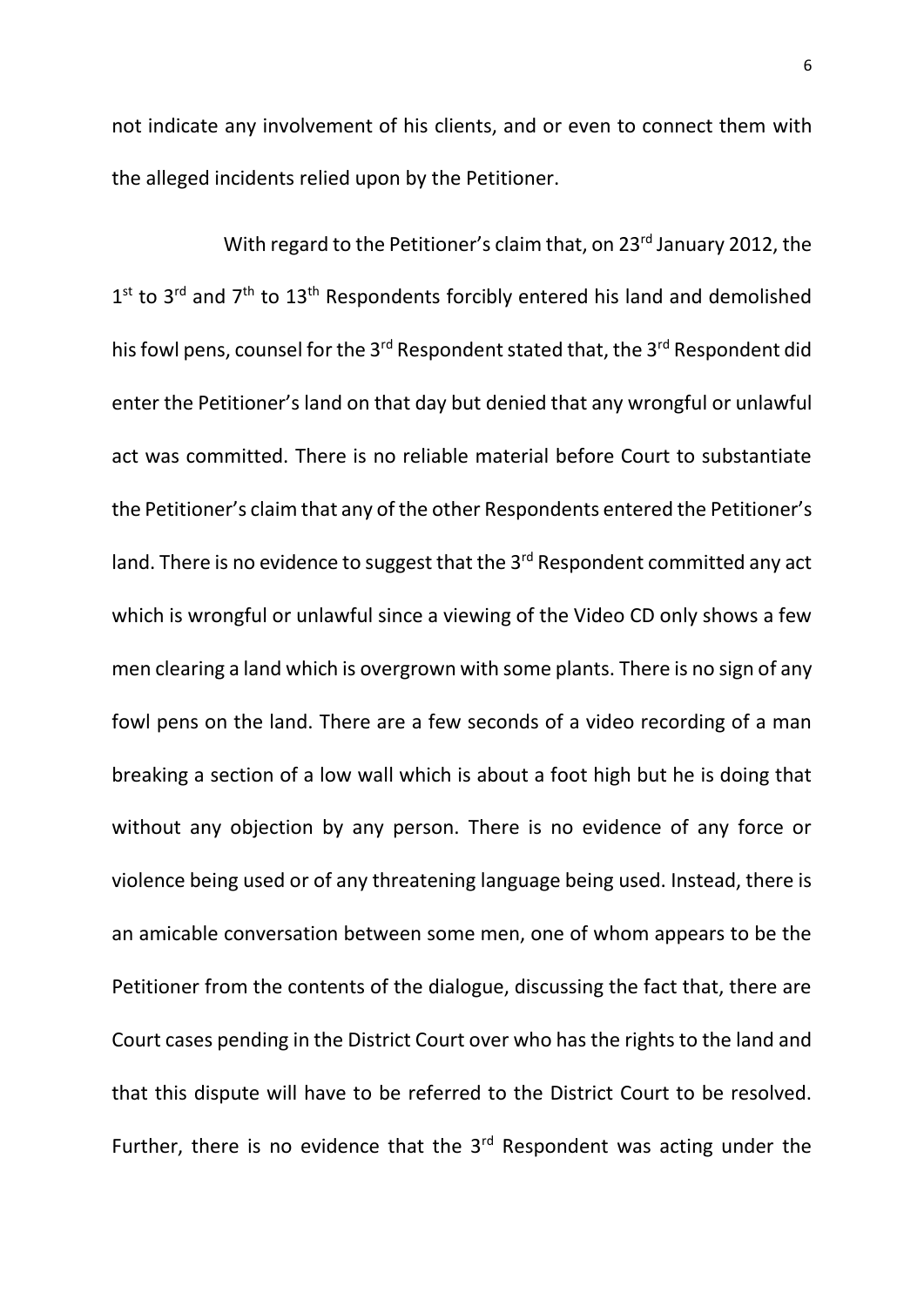colours of his office as a member of the Municipal Council of Anuradhapura. In fact, this land is outside the Municipal Limits of Anuradhapura. All this establishes that whatever occurred on 23<sup>rd</sup> January 2012 was a private dispute between the Petitioner and the persons who entered his land on that day and that the Petitioner's remedy, if any, is a civil action for damages. In fact, counsel for the Petitioner admitted that such an action has been field in the District Court.

This court having considered the material placed before court cannot arrive at a definite finding of a violation of a fundamental right. The three incidents discussed above and the other incident alleged to have taken place on 23.12.2005 does not take the petitioner's case any further to justify a violation of a fundamental right. I am unable to find material to corroborate any one or more of such incidents. If at all incident at (c ) above though suggest unlawful entry to Petitioner's land, the available material do not directly implicate any one or more of the Respondents. Police statement P8 refer to some names, but I am unable to really pin point as to who would be held responsible amongst the Respondents. Even the video CDs would not identify the Respondents. On this I have to pose the questions who? When? And where? Above all the question of identity is in grave issue. Even if this court takes a liberal view of the provisions of Article 126, I am unable to declare a violation and a liability in the public law